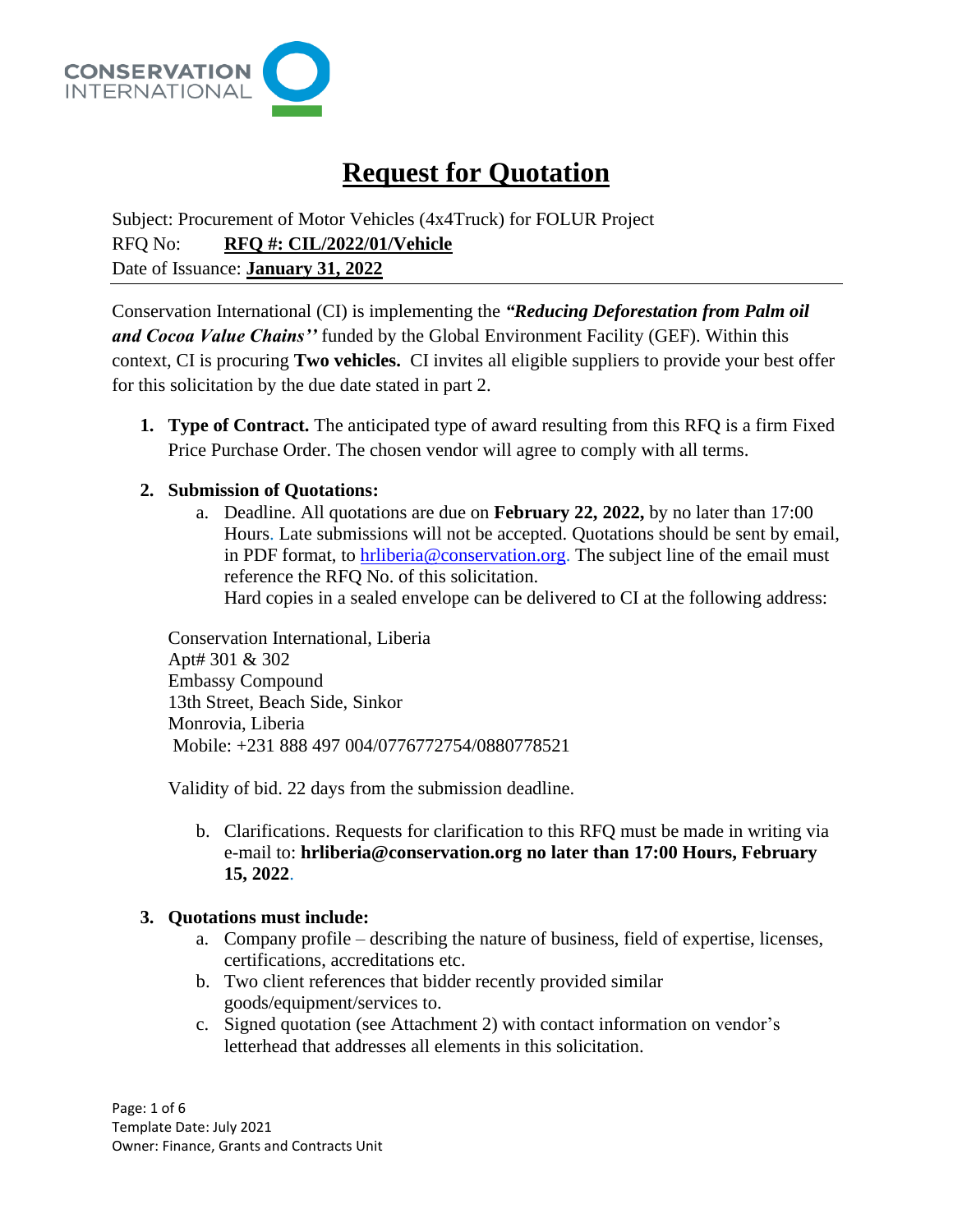

d. Signed Representation of Transparency, Integrity, Environmental and Social Responsibility (Attachment 1)

**Specifications**. CI would like to purchase **Two vehicles** similar or equivalent to what is described below:

- Four-wheel drive vehicle (truck)
- 4 x 4-wheel drive, all terrain
- Between 3,000 and 4,200 cc
- Fully functional air conditioners
- Manual transmission
- Gasoline or Diesel fuel

| <b>Evaluation of Quotations.</b> In evaluating quotations,<br>CI will seek the best value for money considering<br>the merits of the technical and costs factors.<br>Quotations will be evaluated using the following<br>criteria: Evaluation Criteria | Score (out of 100) |
|--------------------------------------------------------------------------------------------------------------------------------------------------------------------------------------------------------------------------------------------------------|--------------------|
| Quotation fully complies with requirements of the<br>RFQ.                                                                                                                                                                                              | 40%/Max points     |
| Client references                                                                                                                                                                                                                                      | 10%/ Max points    |
| Delivery terms and conditions                                                                                                                                                                                                                          | 10%/ Max points    |
| Price                                                                                                                                                                                                                                                  | 40%/ Max points    |

**4. Currency.** Price must be quoted in **USD** with taxes/duty shown separately. CI reserves the right to determine upon seeing the bids which components of pricing should be used as the basis of comparison between quotations.

**Price for shipping**. Please provide prices and additional expenses for shipping (If any). CI reserves the right to determine upon seeing the bids which components of pricing should be used as the basis of comparison between quotations.

**Warranty & Replacement:** Explain in detail the terms and conditions of the warranty provided by the company, and to what extent they apply.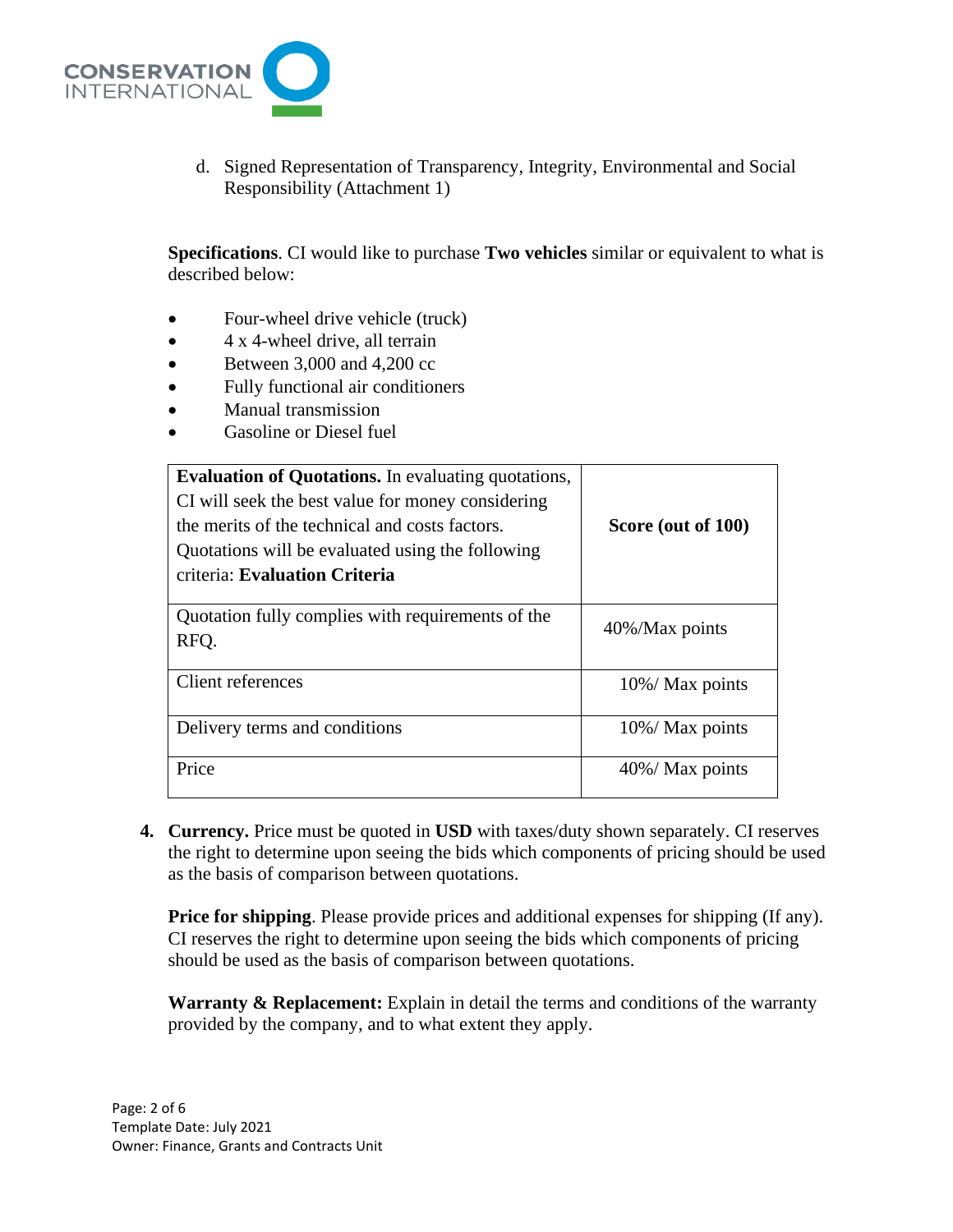

**Post-Performance:** Explain any post-performance your company may offer such as: Oil Change, washing facilities, tire replacement, seat cover, etc.

**Resulting Award**. CI reserves the right to issue an award with no further discussion, or to modify the award type. Issuance of this RFQ in no way obligates CI to award a purchase order, nor does it commit CI to pay any costs incurred by the bidder in preparing and submitting the quotation. CI reserves the right to enter negotiations about price and terms as required.

**Confidentiality.** All proprietary information provided by the bidder shall be treated as confidential and will not be shared with potential or actual applicants during the solicitation process. This includes but is not limited to price quotations, cost proposals and technical proposals. CI may, but is not obliged to, post procurement awards on its public website after the solicitation process has concluded, and the contract has been awarded. CI's evaluation results are confidential and applicant scoring will not be shared among bidders.

**Code of Ethics.** All Offerors are expected to exercise the highest standards of conduct in preparing, submitting and if selected, eventually carrying out the specified work in accordance with CI's Code of Ethics. Conservation International's reputation derives from our commitment to our values: Integrity, Respect, Courage, Optimism, Passion and Teamwork. CI's Code of Ethics (the "Code") provides guidance to CI employees, service providers, experts, interns, and volunteers in living CI's core values, and outlines minimum standards for ethical conduct which all parties must adhere to. Any violation of the Code of Ethics, as well as concerns regarding the integrity of the procurement process and documents should be reported to CI via its Ethics Hotline at [www.ci.ethicspoint.com.](http://www.ci.ethicspoint.com/)

Attachments:

Attachment 1: Representation of Transparency, Integrity, Environmental and Social Responsibility

Attachment 2: Quotation Form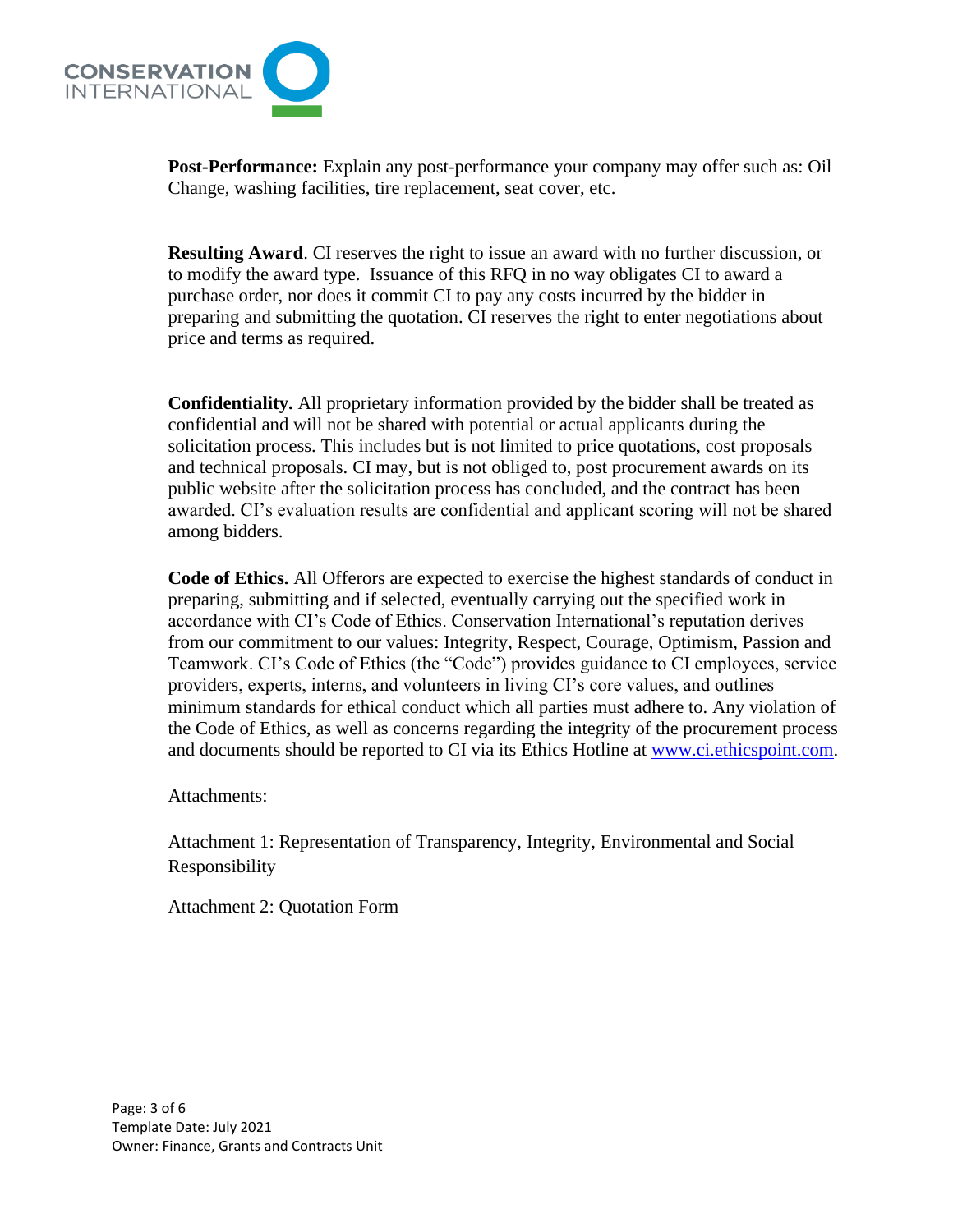

## **Attachment 1**

## **Representation of Transparency, Integrity, Environmental and Social Responsibility**

## RFQ No.: **CIL/2022/01/Vehicle**

All Offerors are expected to exercise the highest standards of conduct in preparing, submitting and if selected, eventually carrying out the specified work in accordance with CI's Code of Ethics. CI's Code of Ethics provides guidance to CI employees, service providers, experts, interns, and volunteers in living CI's core values, and outlines minimum standards for ethical conduct which all parties must adhere to. Any violations of the Code of Ethics should be reported to CI via its Ethics Hotline at [www.ci.ethicspoint.com.](http://www.ci.ethicspoint.com/)

CI relies on the personal integrity, good judgment, and common sense of all third parties acting on behalf, or providing services to the organization, to deal with issues not expressly addressed by the Code or as noted below.

### **I. With respect to CI's Code of Ethics, we certify:**

**a.** We understand and accept that CI, its contractual partners, grantees, and other parties with whom we work are expected to commit to the highest standards of Transparency, Fairness, and Integrity in procurement.

## **II. With respect to social and environmental standards, we certify:**

- **a.** We are committed to high standards of ethics and integrity and compliance with all applicable laws across our operations, including prohibition of actions that facilitate trafficking in persons*,* child labor, forced labor, sexual abuse, exploitation or harassment. We respect internationally proclaimed human rights and take no action that contributes to the infringement of human rights. We protect those who are most vulnerable to infringements of their rights and the ecosystems that sustain them.
- **b.** We fully respect and enforce the environmental and social standards recognized by the international community, including the fundamental conventions of International Labour Organization (ILO) and international conventions for the protection of the environment, in line with the laws and regulations applicable to the country where the contract is to be performed.

## **III. With respect to our eligibility and professional conduct, we certify:**

**a.** We are not and none of our affiliates [members, employees, contractors, subcontractors, and consultants] are in a state of bankruptcy, liquidation, legal settlement, termination of activity, or guilty of grave professional misconduct as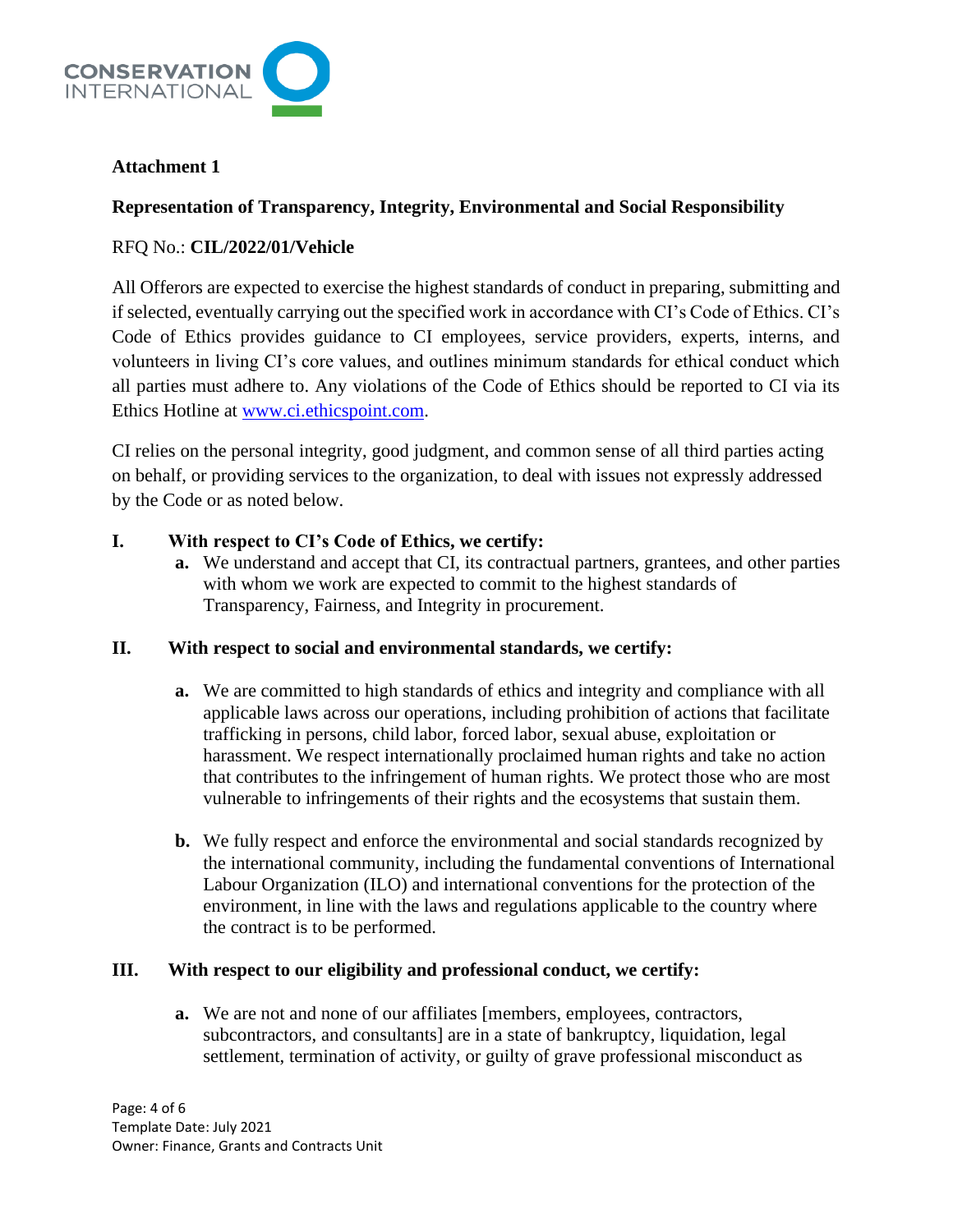

determined by a regulatory body responsible for licensing and/or regulating the offeror's business

- **b.** We have not and will not engage in criminal or fraudulent acts. By a final judgment, we were not convicted in the last five years for offenses such as fraud or corruption, money laundering or professional misconduct.
- **c.** We are/were not involved in writing or recommending the scope of work for this solicitation document.
- **d.** We have not engaged in any collusion or price fixing with other offerors.
- **e.** We have not made promises, offers, or grants, directly or indirectly to any CI employees involved in this procurement, or to any government official in relation to the contract to be performed, with the intention of unduly influencing a decision or receiving an improper advantage.
- **f.** We have taken no action, nor will we take any action to limit or restrict access of other companies, organizations, or individuals to participate in the competitive bidding process launched by CI.
- **g.** We have fulfilled our obligations relating to the payment of social security contributions or taxes in accordance with the legal provisions of the country where the contract is to be performed.
- **h.** We have not provided, and will take all reasonable steps to ensure that we do not and will not knowingly provide, material support or resources to any individual or entity that commits, attempts to commit, advocates, facilitates, or participates in terrorist acts, or has committed, attempted to commit, facilitate, or participated in terrorist acts, and we are compliant with all applicable Counter-Terrorist Financing and Anti-Money Laundering laws (including USA Patriot Act and U.S. Executive Order 13224).
- **i.** We certify that neither we nor our directors, officers, key employees or beneficial owners are included in any list of financial or economic sanctions, debarment or suspension adopted by the United States, United Nations, the European Union, the World Bank, or General Services Administration's List of Parties Excluded from Federal Procurement or Non-procurement programs in accordance with E.O.s 12549 and 12689, "Debarment and Suspension".

| Date: $\frac{1}{\sqrt{1-\frac{1}{2}} \cdot \frac{1}{2}}$ |
|----------------------------------------------------------|
|                                                          |

Page: 5 of 6 Template Date: July 2021 Owner: Finance, Grants and Contracts Unit